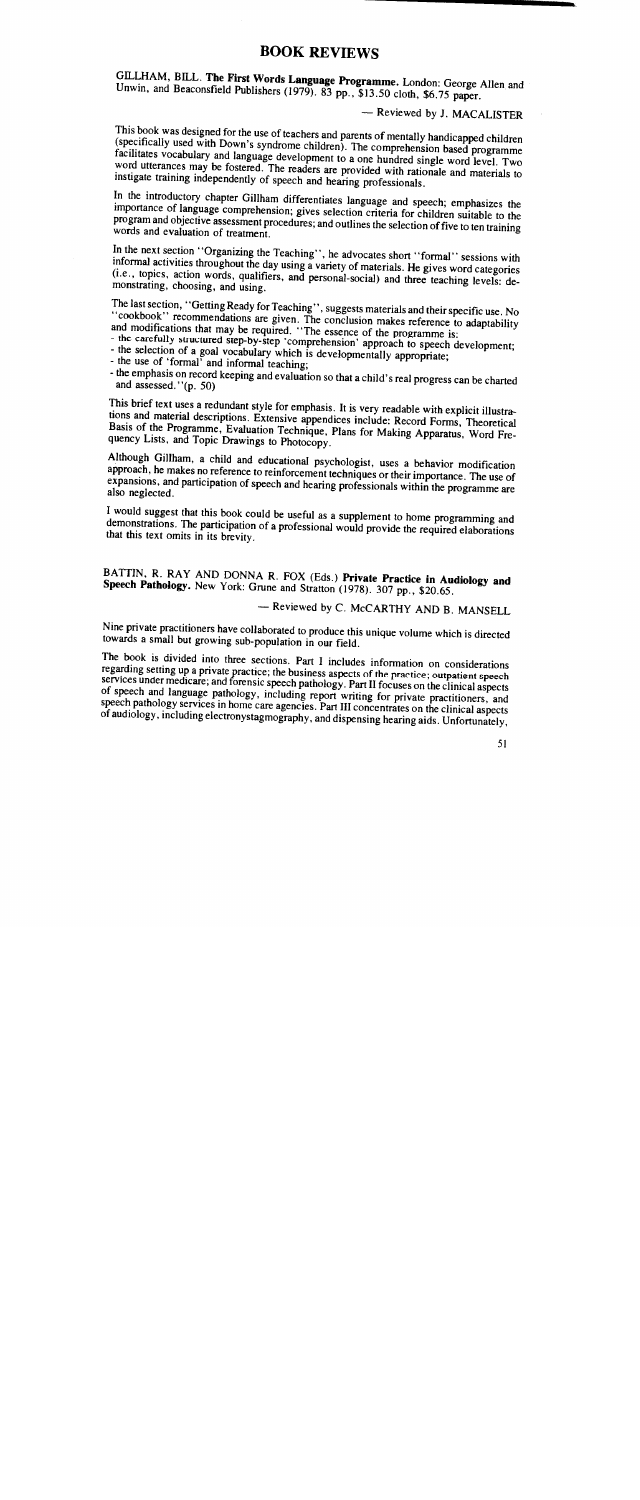several of these chapters contain material which is not relevant to the practitioner in Canada. as our medical and legal systems differ significantly from those in the United States.

In the preface, the authors state that the book is intended "... to be used by speech pathologists or audiologists in private practice" and "...stressed the clinical aspects of the profession." It appears to these reviewers that the book would be of greater benefit to the speech pathologist or audiologist who is unsophisticated in his knowledge of private practice; the information provided is most basic in nature and would possibly be redundant for a practicing private therapist.

The book is well-organized and readable, being printed in larger than normal courier-type print. Throughout the book there are appendices and figures giving examples of case history forms, patient care forms, progress notes, suggested floor plans, and numerous other practical models which could provide ideas useful to the beginning private practitioner.

We would recommend this as an introductory resource book for those in our field who are interested in private practice, but naive in the many minor differences inherent in setting up such a practice.

HARTBAUER, R.E., (Ed.) Counseling **in** Communicative Disorders. Springfield, lllinois: Charles C. Thomas (1978).323 pp., \$18.25.

## — Reviewed by J. MACALISTER

Hartbauer amalgamated information pertaining to counseling in the area of communicative disorders for the use of speech pathologists - both beginners and experienced practitioners. He deals with emotional and psychological problems and adjustments related to disorders. Specifics of what has worked and what has not worked for other counselors are offered.

This source of help is organized into thirteen chapters discussing the first and last sessions, and various communicative problems. In Chapter One, Hartbauer gives suggestions for establishing tentative relationships with the patient, parent, guardian, spouse or companion in the First Session. Anxious, guilt-filled, or angry patients are discussed, as well as sources in the information gathering process.

Chapter Two deals with the Parents of the Preschool Child with a Language Problem, and provides hints to create an environment for growth. Marks, the author of Chapter Two, considers information gathering and giving, how to deal with affective aspects, aiding parents in becoming co-workers, and finally methods for the evauation of the degree of coonseling success.

Chapter Three, Counseling Parents of Children with Congenital and/or Adventitious Deafness, presents anecdotes to increase the professionals' awareness of the impact of deafness on the parents and family members; and suggestions for counseling procedures.

In Chapter Four, Families on Financial Aid, Konle, a sociologist, considers the history of financial aid's effect, counseling and available medical, maintenance and rehabilitation resources.

Chapter Five, Counseling the Uninformed or Misinformed, discusses ethics; ways to determine the existence of misinformation; and ways to handle its existence.

In Chapter Six, Counseling the New Hearing Aid User, Briskey provides specific instruction on the use of a hearing aid and stages in adjustment to amplification. Children and adult patients are taken into consideration.

Chapter Seven, counseling the Family of the Aphasic Adult, goes through the counseling process from time of infancy through to plateauing of abilities. Information that the family and other professionals should receive is offered.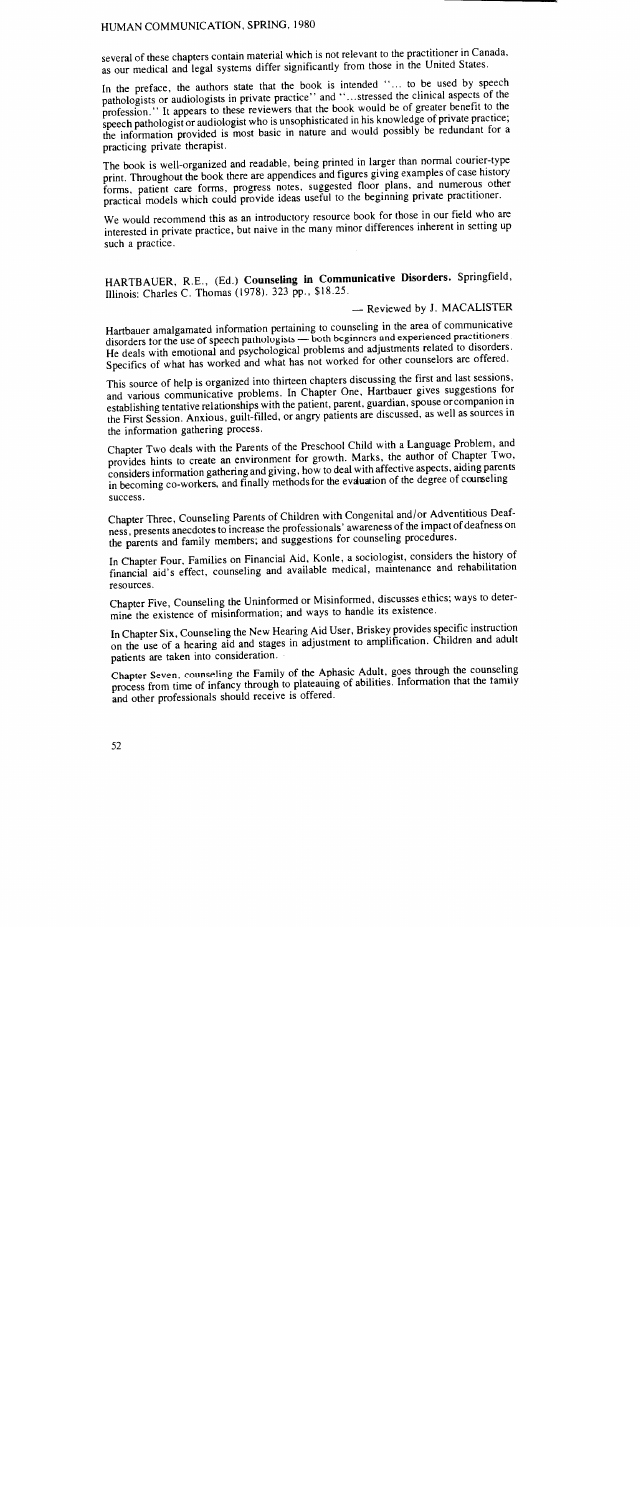Chapter Eight discusses adults with slowly progressive or sudden loss of hearing. Specific problems arising in each type and global problems (relating to financial, social, religious, and family constellation areas) are probed.

Chapter Nine, Background and Principles for Counseling Parents of Stutterers, presents general suggestions. Research concerning parents of stutterers, the development of stuttering plus the therapy process are discussed.

In Chapter Ten, Counseling Regarding Laryngectomy, Lauder, a laryngectomee himself, comprehensively states who should counsel pre- and post-surgically and what can be done.

Chapter Eleven examines problems of children with Cerebral Palsy and ways these problems may affect family relationships. Principles of therapy involving the parents, and professional services available are presented.

Chapter Twelve examines Cleft Palate: stages of adaptation to its incidence, attitudes, dealing with the curiosity of others. The counseling needed by these individuals and the role of the speech pathologist in this counseling are discussed.

In Chapter Thirteen, Hartbauer sums up with the Exit Session. Termination of treatment may be client or therapist directed and each situation is probed. The patient-therapist relationship after treatment is included in this discussion.

In this readable book, Hartbauer does not present explicit information on counseling techniques. No psychologists were involved in the writing of the book. With the exception of one sociologist and one laryngectomee, all contributing authors are involved specifically in the speech and hearing field.

The outlook of the text is not prescriptive. As the counseling needs of individuals seeking help from speech and hearing professionals vary, a well-rounded presentation is made. This presentation includes anecdotes, questions to be posed in interviews, and suggestions for counseling. It can serve to increase the awareness of speech pathologists of emotional and psychological problems arising from communicative disorders encountered in a caseload, and increase their skills at handling these problems.

The nature of the chapters, bibliographies at the end of each chapter, and an author and subject index following the text make this book useable as a reference source.

BZOCH, KENNETH, (Ed.) Communicative Disorders Related to Cleft **Lip and** Palate. **2nd** ed. Boston: Little, Brown and Company (1979). 368 pp.

- Reviewed by J. MACALISTER

Kenneth Bzoch edited this book for the use of speech pathology students in a graduate program. Many authors contributed knowledge and experience that can make services for the cleft palate group uniformly good.

The text covers General, Diagnostic, and Habilitative Aspects. In General Aspects, rationale, principles, embryological development and anatomy of oral structures are introduced. Chapters include the classification of cleft lip and palate and related craniofacial disorders, psychological aspects, and the Craniofacial Team. In each of these, literature is reviewed. The authors realistically view each subject area and include cogent suggestions.

Diagnostic Aspects consider causes of communicative disorders, and clinical and instrumental diagnostic evaluations. Functional and organic classifications of etiologies are discussed. Palatopharyngeal insufficiency, dental and occlusal hazards, hearing loss, oral sensory function, and psychological aspects of competency and language development are highlighted. Clinical diagnostic evaluations for categorical aspects (i.e., nasal emission, and dyslalia), articulation, and the psycholinguistics of language and speech are portrayed. Specific delineation of the speech pathologist role and diagnosis and treatment of ear disease